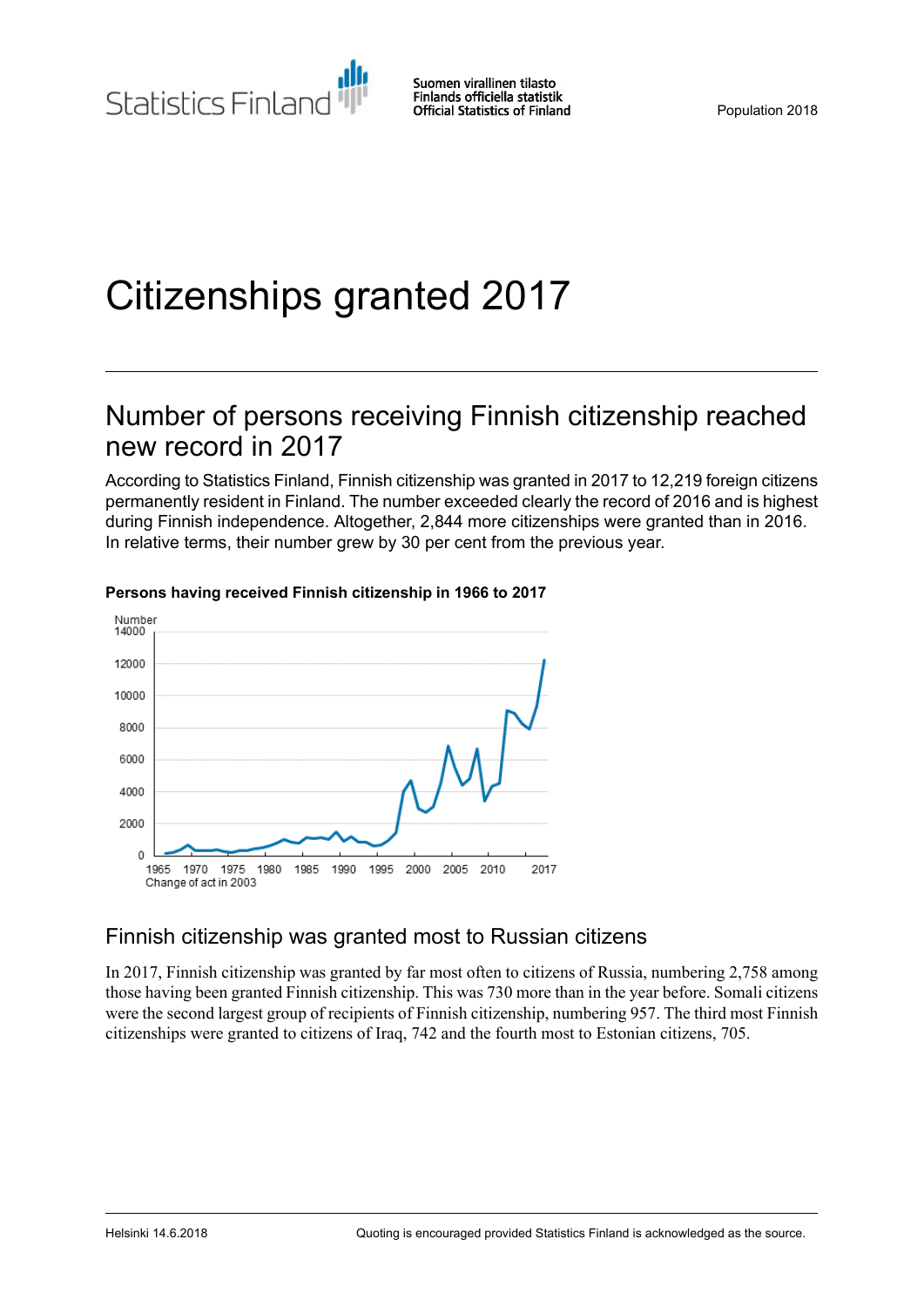### Average age of persons having received Finnish citizenship was 28

The average age for women was 29.1 years and for men 27.3 years. Of the persons having received Finnish citizenship, 6,375 were women and 5,844 men. The relative share of women was 52 per cent and that of men 48 per cent. Among the persons having been granted Finnish citizenship, 3,544 or 29 per cent were aged under 18 and 258 were 65 or older. Examined by five-year age groups, the number of persons having received citizenship was highest among those aged 30 to 34, in all 2,005 persons representing 16 per cent of all those who received Finnish citizenship.

### In all, 117,000 persons living in Finland have dual citizenship

In 2017, altogether 98 per cent of those having been granted Finnish citizenship retained their former citizenship. At the end of 2017, there were 117,024 persons permanently resident in Finland who held the citizenship of some other country in addition to Finnish citizenship. Their number grew by 11 per cent from the previous year. Of them, 21,099 were native-born citizens of Finland who have been granted citizenship in another country and 95,925 were foreign citizens who have been granted Finnish citizenship.

The largest dual nationality groups at the end of 2017 were citizens of Russia, 30,088, Sweden, 7,759, Somalia, 5,590, Estonia, 5,291, and Iraq, 4,152. Among dual nationality groups, the number of Russian citizens increased most in absolute numbers compared to the previous year, by 2,632 persons. However, in relative terms, the number of Somali citizens increased most, by 20 per cent.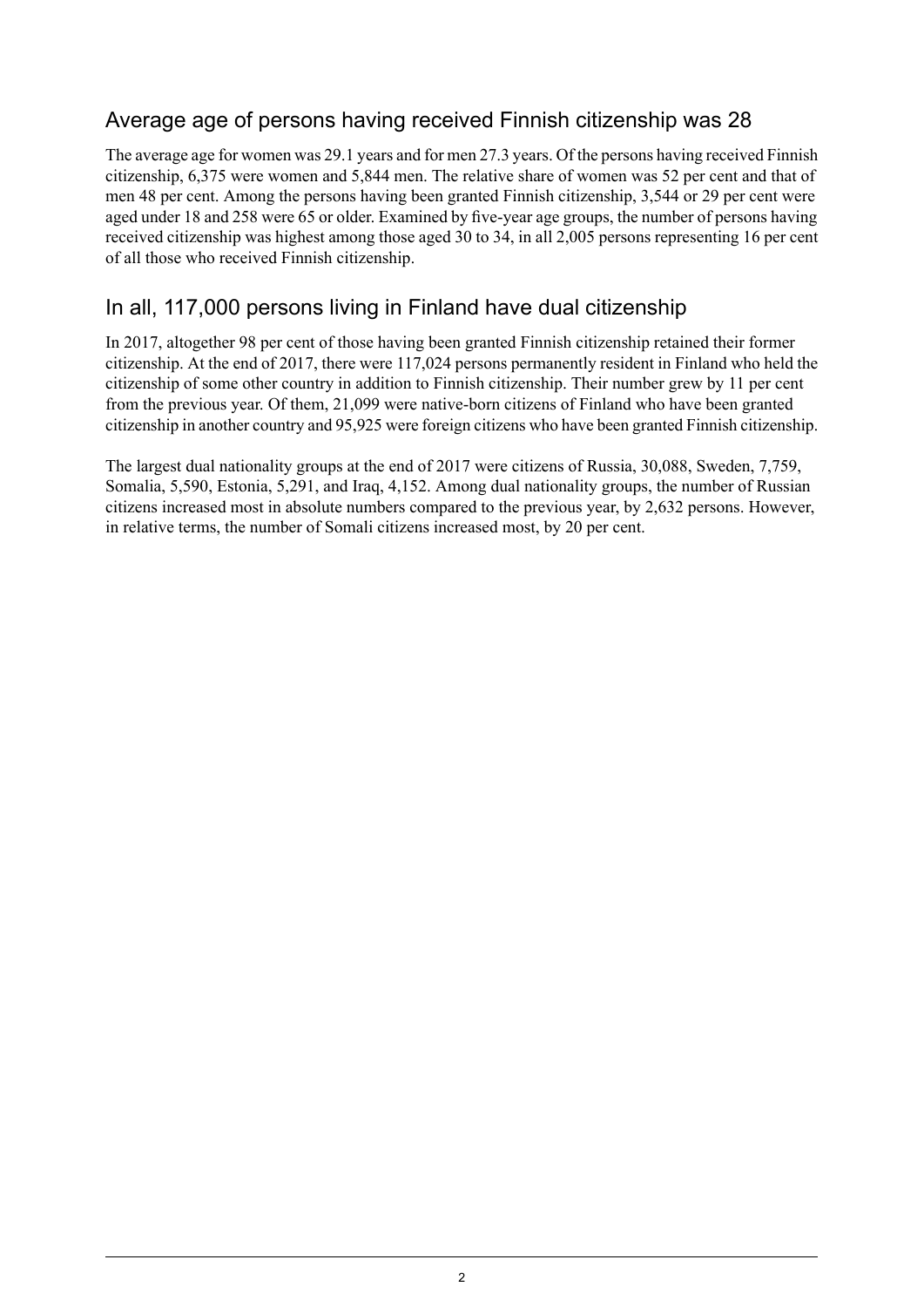# **Contents**

# Figures

### **Appendix figures**

| Appendix figure 2. Largest dual nationality groups permanently resident in Finland by their second nationality in |  |
|-------------------------------------------------------------------------------------------------------------------|--|
|                                                                                                                   |  |

Quality description, naturalized foreigners [2017........................................................................................................6](#page-5-0)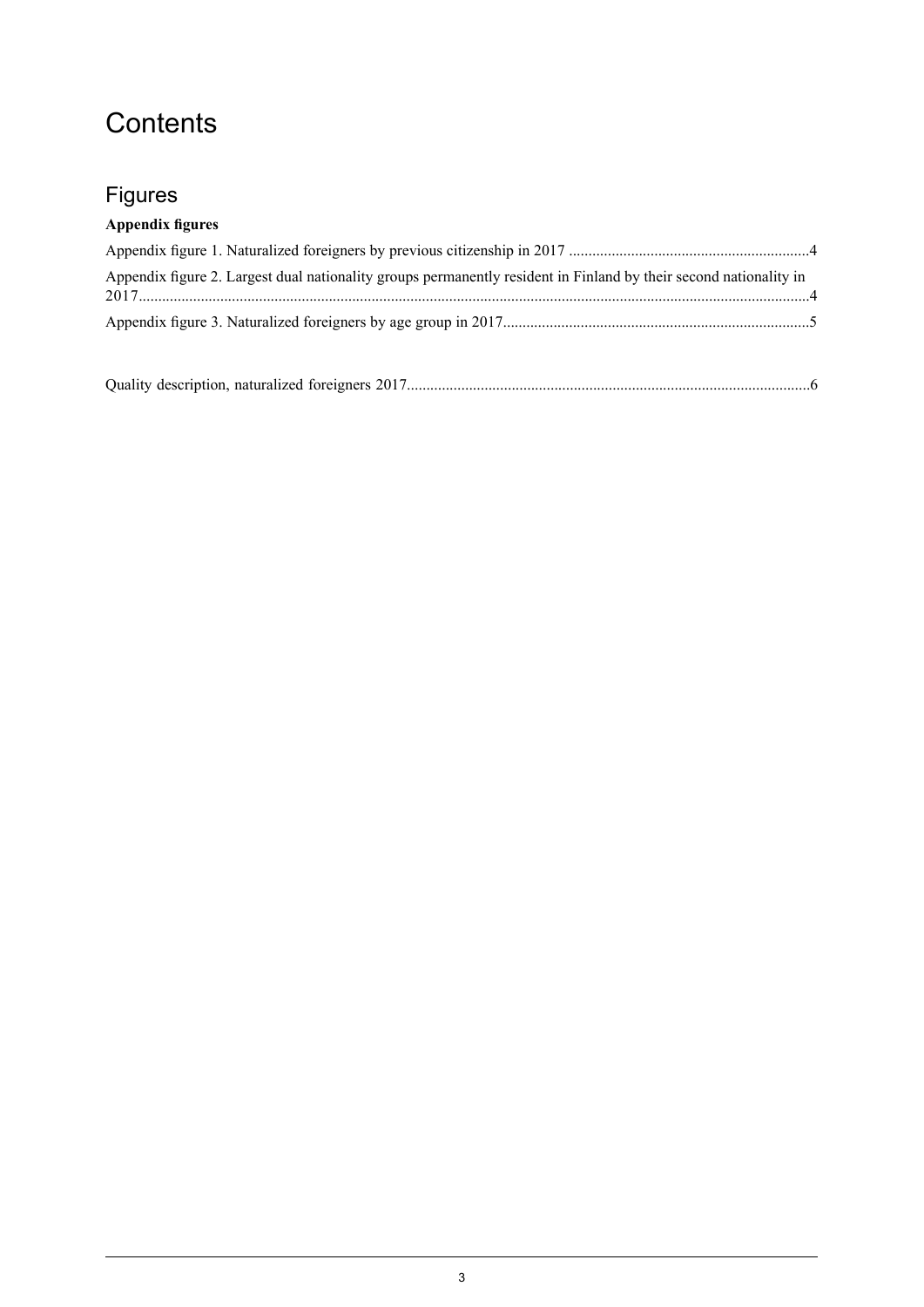# Appendix figures



<span id="page-3-0"></span>**Appendix figure 1. Naturalized foreigners by previous citizenship in 2017**

#### <span id="page-3-1"></span>**Appendix figure 2. Largest dual nationality groups permanently resident in Finland by their second nationality in 2017**

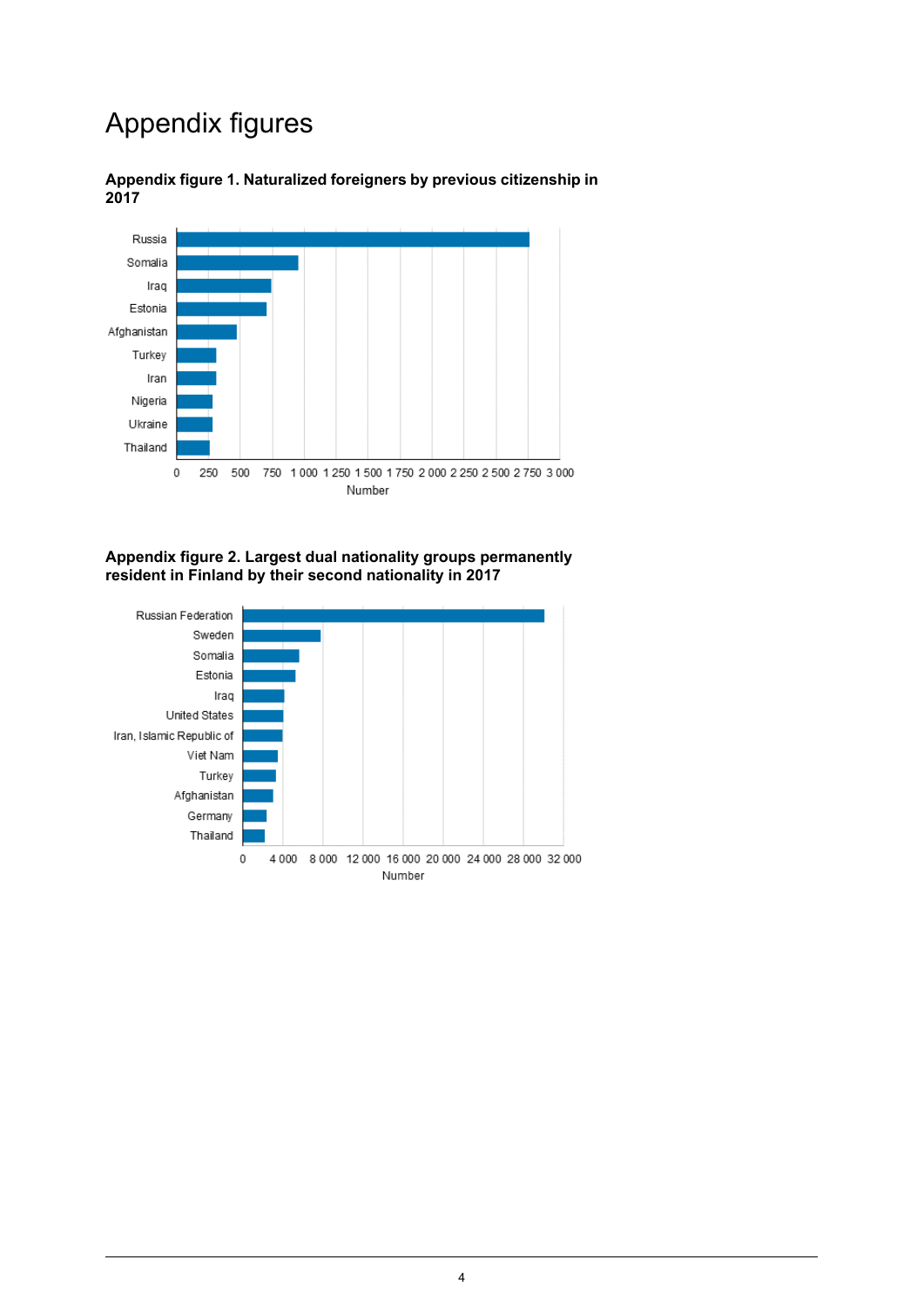

### <span id="page-4-0"></span>**Appendix figure 3. Naturalized foreigners by age group in 2017**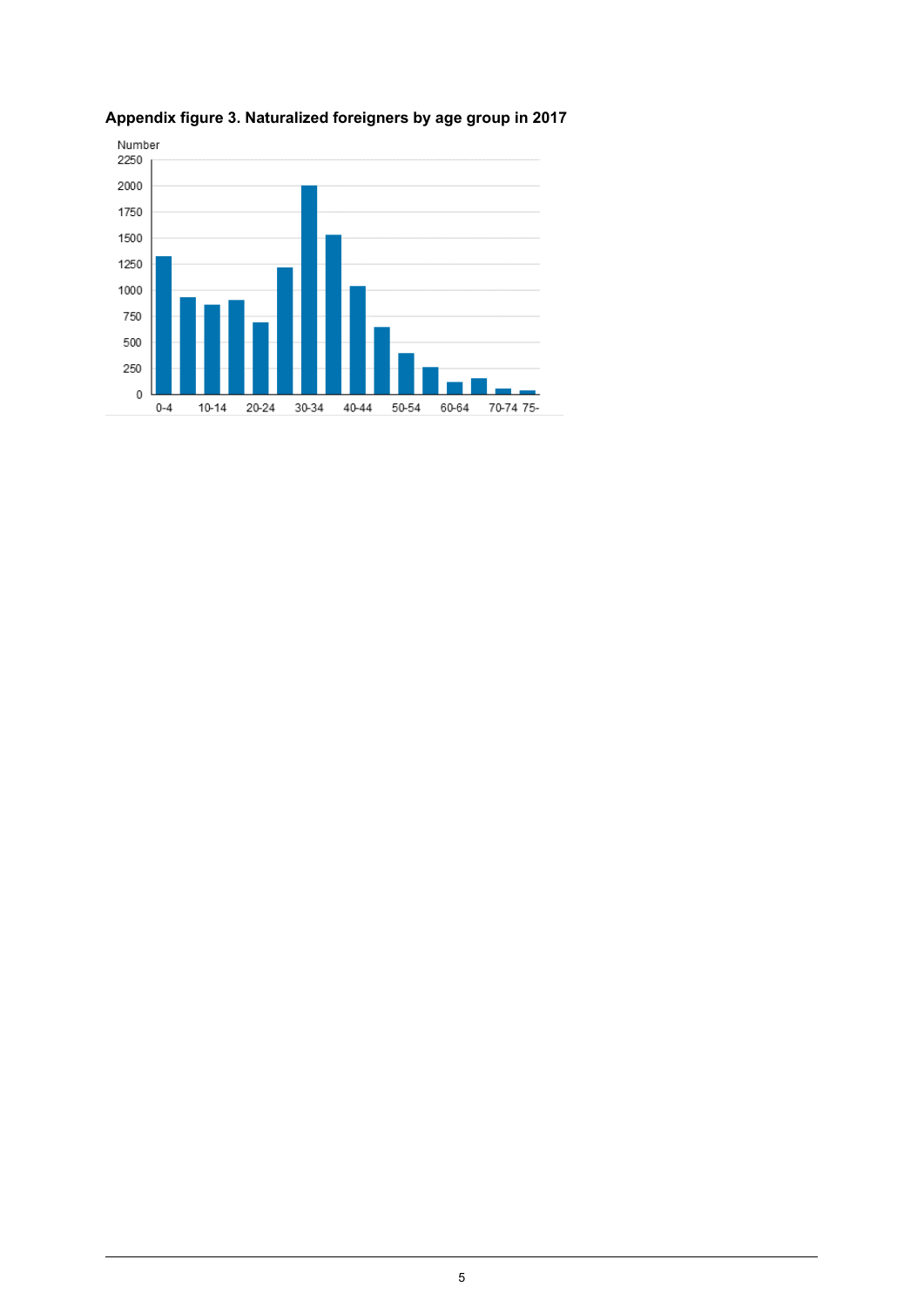# <span id="page-5-0"></span>Quality description, naturalized foreigners 2017

### 1. Relevance of statistical information

The main source used when producing Finnish population statistics is the Population Information System of the Population Register Centre. Changes in the data on the vital events of the resident population are updated into the Population Information System continuously by local population register authorities. Population Register Centre is leading updating activities. From 1971 Statistics Finland has obtained population data from the Population Register Centre.

The last population registration was carried out in Finland on 1 January 1989. After that the Population Information System has been updated by notifications of changes. The data stored in the Population Information System are specified in the act on Population Information System and the certicate services of the Population Register Centre (21 August 2009/661). Notifications on population changes for the past year are expected by the last day of January of the following year.

Statistics Finland's function is to compile statistics on conditions in society (Statistics Finland Act of 24 January 1992/48). These also include demographic statistics. Statistics Finland's Rules of Procedure defines the Population Statistics unit as the producer of demographic statistics (Statistics Finland's Rules of Procedure, TK-00-954-18).

In accordance with the Act on the Municipality of Domicile, the municipality of domicile and the place of residence of individuals are recorded in the Population Information System. The municipality in which a person lives or the one construed by the inhabitant as the municipality of domicile on the grounds of residence, family ties, livelihood or other equivalent circumstances, or to which the inhabitant has close links due to the aforementioned circumstances is deemed the municipality of domicile. (Act on the Municipality of Domicile, 201/1994.) The population registered in the Population Information System is divided into those present and those absent. Those present are permanent residents of Finland, either Finnish nationals or aliens. Those absent are Finnish nationals who when emigrating from the country have reported that they intend to be absent from Finland for more than one year, with the exception of Finnish nationals who are diplomats and those working in development co-operation (Act on the Municipality of Domicile, 201/1994.) Only changes in the population resident in Finland on the day of the event are taken into account when compiling statistics on vital events.

Persons moving to Finland from abroad are classified in the population statistics if the place of residence they have declared as their municipality of domicile is later confirmed as their place of residence. Staying in Finland for clearly more than one year is the prerequisite for registering of the foreign citizens into the population of Finland if a person does not have EU citizenship. The length of employment or studying from entry into the country or the length of employment contract must be at least two years for foreign citizens of the third countries to receive the right to a place of domicile. Staying in Finland for one year is the prerequisite for registering of the citizens of EU countries into the population of Finland if they have already lived a year in Finland. At a justified request, the information on a foreign citizen may also be entered after a short stay if he/she has, for example, a temporary place of residence in Finland as defined in the Act on the Municipality of Domicile and the entry is necessary for the realisation of rights related to employment or a similar circumstance (Act 661/2009).

#### **Citizenship**

Citizenship refers to a person's legal nationality in a certain country. Citizenship is usually determined at birth, but it may be changed upon moving to live in another country. A person may also be a citizen of more than one country (see Nationality Act, 359/2003). Persons with both Finnish and foreign citizenship will be entered in the statistics as Finnish nationals. If a foreign national living in Finland has several nationalities, that person will be entered in the statistics as a national of the country on whose passport he or she arrived in the country. Persons having received Finnish nationality by both proceedings initiated upon petition and by declaration procedure are included in statistics on recipients of Finnish nationality. The number of citizenships granted by the declaration procedure has been exceptionally big in 2004-2008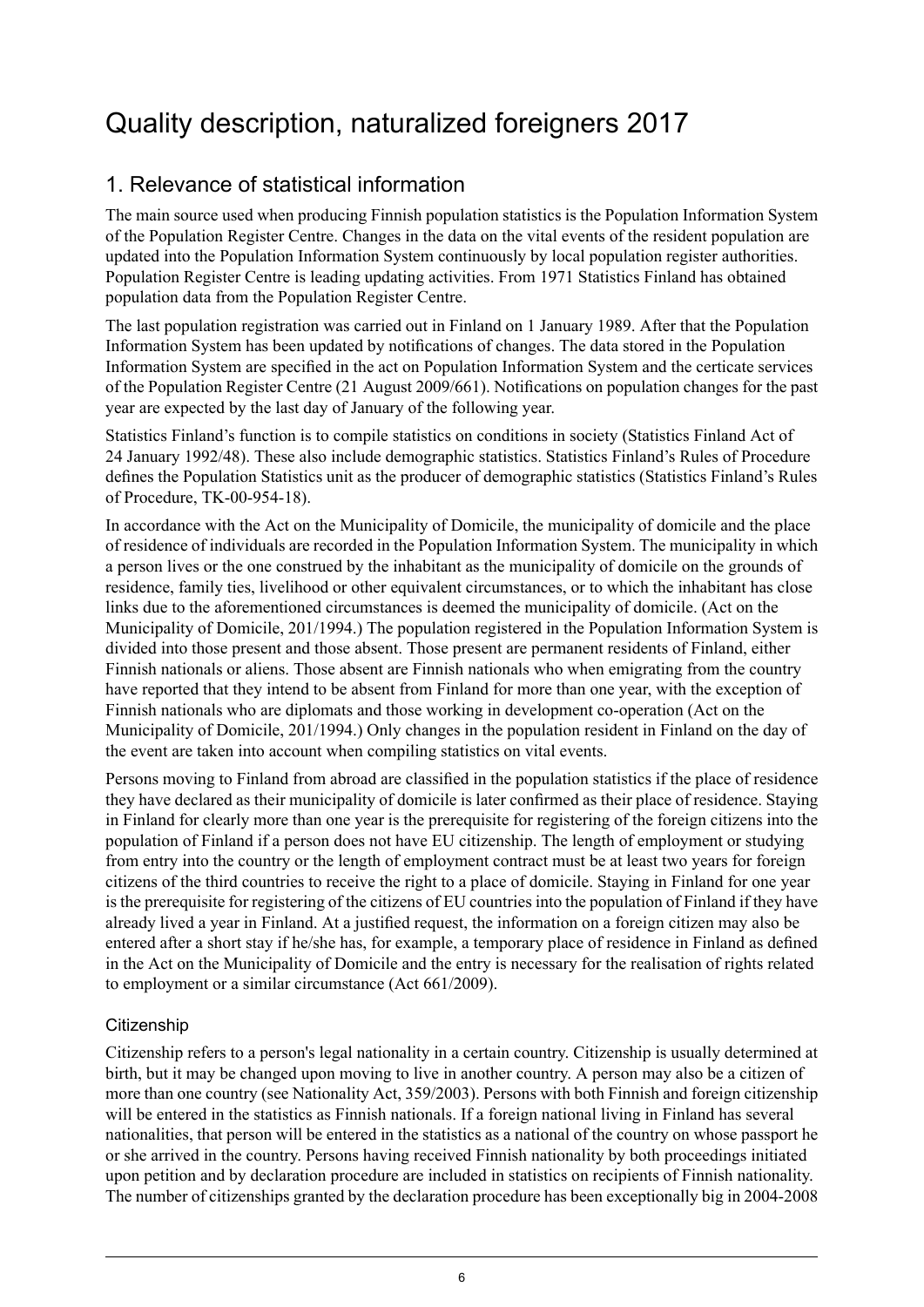when extended possibility for receiving Finnish citizenship prevailed because the amendment of legislation in 2003.

The Population Register Centre has adopted the ISO 3166 standard in its nationality classification.

### 2. Methodological description of survey

The main source used when producing Finnish population statistics is the Population Information System of the Population Register Centre. Local register office updates a Population Information System with information it gets from persons experiencing vital events and parishes of the Evangelical-Lutheran and Greek Orthodox churches. The Finnish Immigration Service decide often about the granting of Finnish citizenships (the Nationality Act 359/2003) and enters data about the decisions into the Population Information System. Sometimes local register offices write Finland as a citizenship from the request on the basis of parent's information if this changes so that the criteria of granting a citizenship to the child fullfills. Statistics Finland receives the updated data of vital events in machine-language format on a weekly basis.

The deadline for delivering data to Statistics Finland on vital events in the statistical year is the end of January of the following year. Data on population changes in statistical year delivered to Statistics Finland after this date are included in the data of the following year.

### 3. Correctness and accuracy of data

In general, the Population Information System of the Population Register Centre can be considered very exhaustive as regards persons. In order that a person obtains a personal identity code, he or she has to be registered in the Population Information System. All personsliving permanently in Finland have a personal identity code. The registration is possible if he or she moves to Finland temporarily for more than three months. It is practically impossible to live in Finland without a personal identity code. A personal identity code is needed so that one can legally work or create a bank account or have dealings with authorities and so on. You can safely assume that in Finland there cannot be any substantial number of 'moonlighter workers' who act periods of over one year, for example.

After abolishment of yearly checking of domicile registers (January 1) in 1989 the Population Information System has been maintained only by notifications of changes to population information. Their correctness is determined by a reliability survey made on the addresses in the Population Information System.

The Population Register Centre charges Statistics Finland with the task of conducting a sample survey on correctness of addressinformation. Around 11,000 people are asked whether their addressin the Population Information System is correct. In the 2012 survey, the address was correct for 98.9 per cent of the respondents.

In connection with municipal elections, returned notifications of voting sent to foreigners usually reveal around 1,000 persons who have moved from the country without giving notice and are thus still included in the Finnish population. The local register office removes them from the resident population in the Population Information System before the following turn of the year.

### 4. Timeliness and promptness of published data

Final vital statistics are published yearly in April to May, except for those on stillbirths, which are released in September. Since 1999 the regional division used has been that of the first day of the following year. Thus the municipalities that unite on the first day of the new year are already combined in the statistics of the previous year. Information on the vital statistics of the united municipalities before the unification is available from 2003 onwards.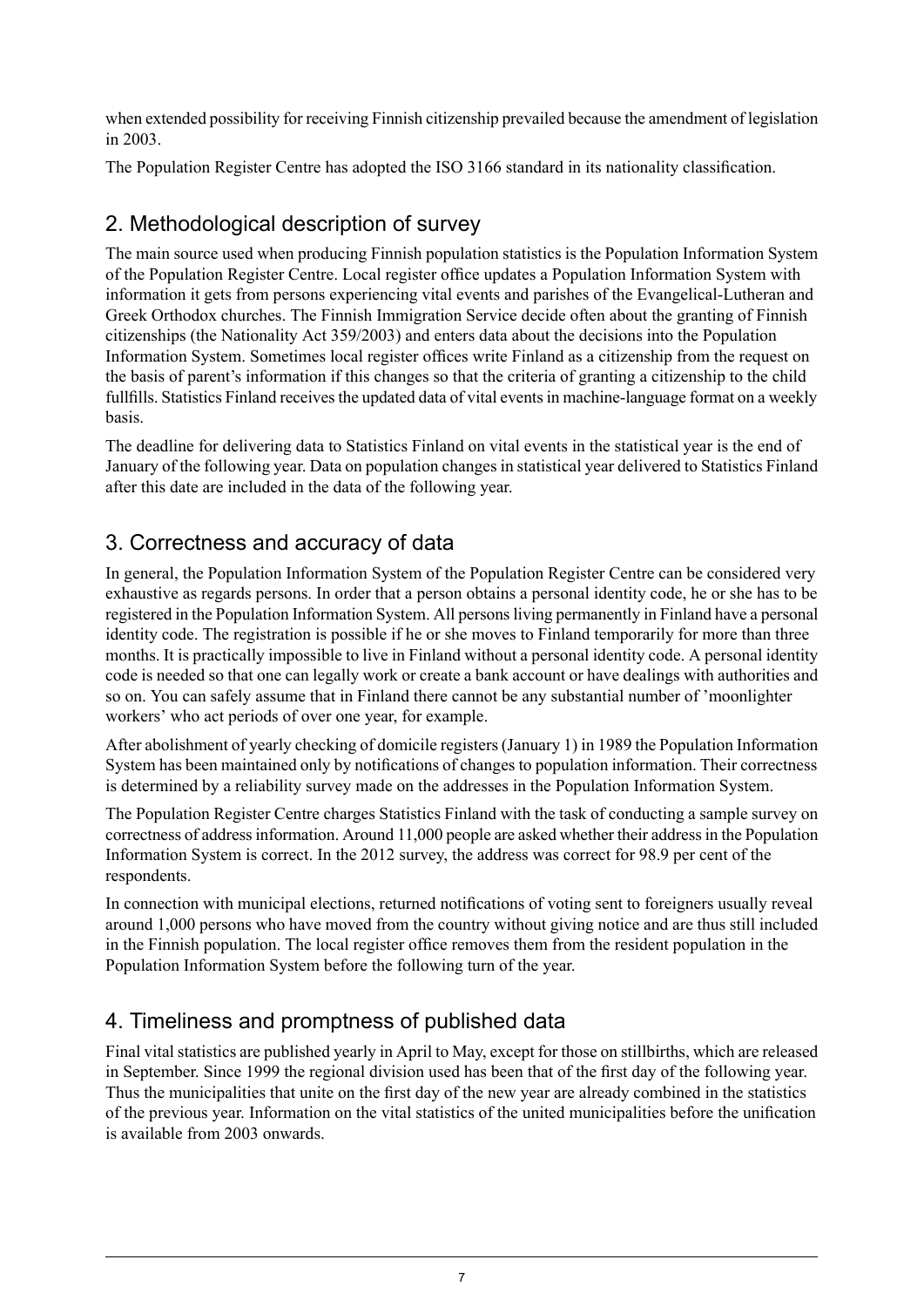### 5. Accessibility and transparency/clarity of data

Basic population data are available in electronic form by municipality or with larger regional divisions than municipality in Statistics Finland's free 'Population' online service (Statistical databases) at:

[http://tilastokeskus.fi/tup/tilastotietokannat/index\\_en.html](http://tilastokeskus.fi/tup/tilastotietokannat/index_en.html)

Population statistics from 1750 to 2014 have been digitised into PDF format in the National Library's Doria service.

[Publications](http://www.doria.fi/handle/10024/67161) on Population structure and Vital statistics in Doria (mainly in Finnish)

[Publications](http://www.doria.fi/handle/10024/67160) on Population censuses in Doria (mainly in Finnish)

The chargeable information service contains more specified information about the population by sub-area of municipality, for example.

### 6. Comparability of statistics

Comparable regional vital statistics series are available from 1987. The tables always indicate which regional division is used.

Compilation of statistics on immigrants based on lists of passports began in 1900 and continued until 1984. From 1945 there are data on the total volume of migration between Finland and foreign countries derived from statistical materials of other countries. The migration statistics between the Nordic Countries improved in 1969, when the so-called Inter-Nordic Migration Form was introduced. Production of statistics on migration outside the Nordic Countries improved further in 1985, when the obligation to notify was extended to emigrants.

The population time series in the free "StatFin" online service begin from the year 1980 or 1987. Vital statistics time series for the whole country is available from 1749. Statistics of Finnish Immigration Service does not show same figures of citizenships granted as statistics of Statistics Finland because the figures of Finnish Immigration Service contains information of persons living abroad.

## 7. Coherence and consistency/uniformity

Statistics Finland's other statistics use the data of demographic statistics as basic information on population. Consequently, Statistics Finland's other statistics correspond to demographic statistics.